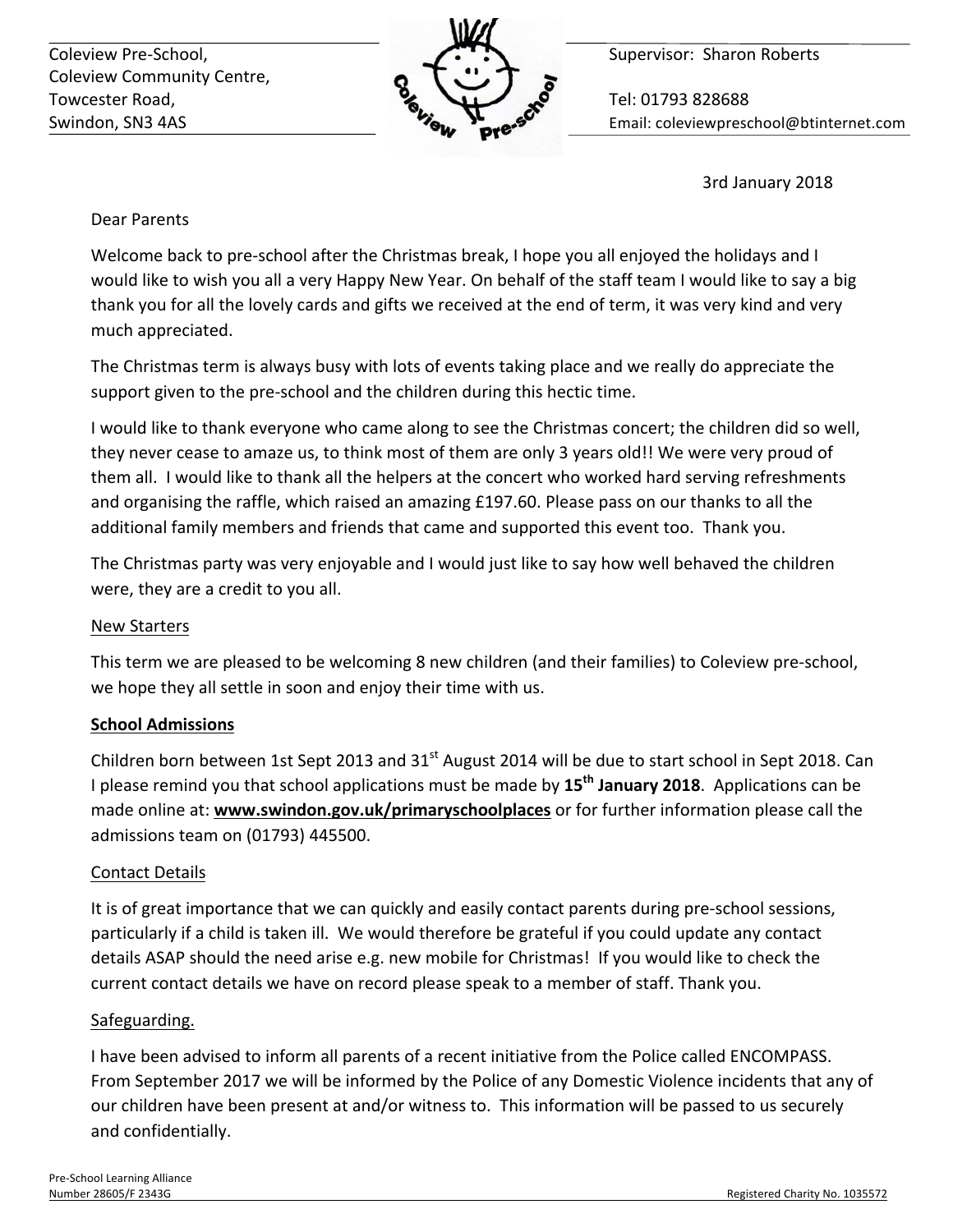### E-safety.

This Christmas many children will have received presents of toys containing sensors, microphones, data storage and other multi-media capabilities. These gadgets have the potential to put the privacy and safety of children at risk. The following online articles may be of interest to you, if you do not have access to the internet please speak to me and I will arrange to get you a copy.

1. The Information Commissioners Office has recently put together this article warning about the dangers associated with smart devices.

## **The 12 ways that Christmas shoppers can keep children and data safe when buying smart toys and devices (ICO)**

https://iconewsblog.org.uk/2017/11/23/the-12-ways-that-christmas-shoppers-can-keep-children-and-data-safe-whenbuying-smart-toys-and-devices/

2. Which? Magazine have produced a safety alert highlighting how easy it is for strangers to hack popular toys such as the Furby Connect, I-Que Intelligent Robot and Toy-fi Teddy.

# **Safety alert: see how easy it is for almost anyone to hack your child's connected toys**

https://www.which.co.uk/news/2017/11/safety-alert-see-how-easy-it-is-for-almost-anyone-to-hack-yourchilds-connected-toys/?mc\_cid=a8356a5ff3&mc\_eid=7fa3244e21

### Suitable Clothing

As the weather has finally started to turn for the worse, please make sure that you supply your child with a warm, waterproof jacket and suitable boots or shoes, preferably with fastenings that they can learn to manage themselves. The door to the outside play area remains open for most of the day (as is required by our statutory framework) and all children will go outside at some point during the day. Please, please, please make sure that all clothing and belongings are labelled clearly with your child's name. As you can imagine making sure every child has the correct items when you have several all the same can be difficult, especially at this time of year with all the additional hats, scarves, gloves etc. If we can find a name it really does help. Any items that are not labelled and not claimed will be put in the lost property box in the pre-school foyer. Thank you for your help in this matter.

### Parents Information Evening.

We will be holding an information evening for parents at some point this term (date to be decided), I will be sending out a letter shortly regarding this, please check your child's bag.

### Home/Pre-school Link books.

These books belong to pre-school until your child leaves us and are a valuable part of your child's learning journey. Please ensure that your child's pre-school link book (pink or orange notebook) is present in your child's bag for every session they attend pre-school. Thank you.